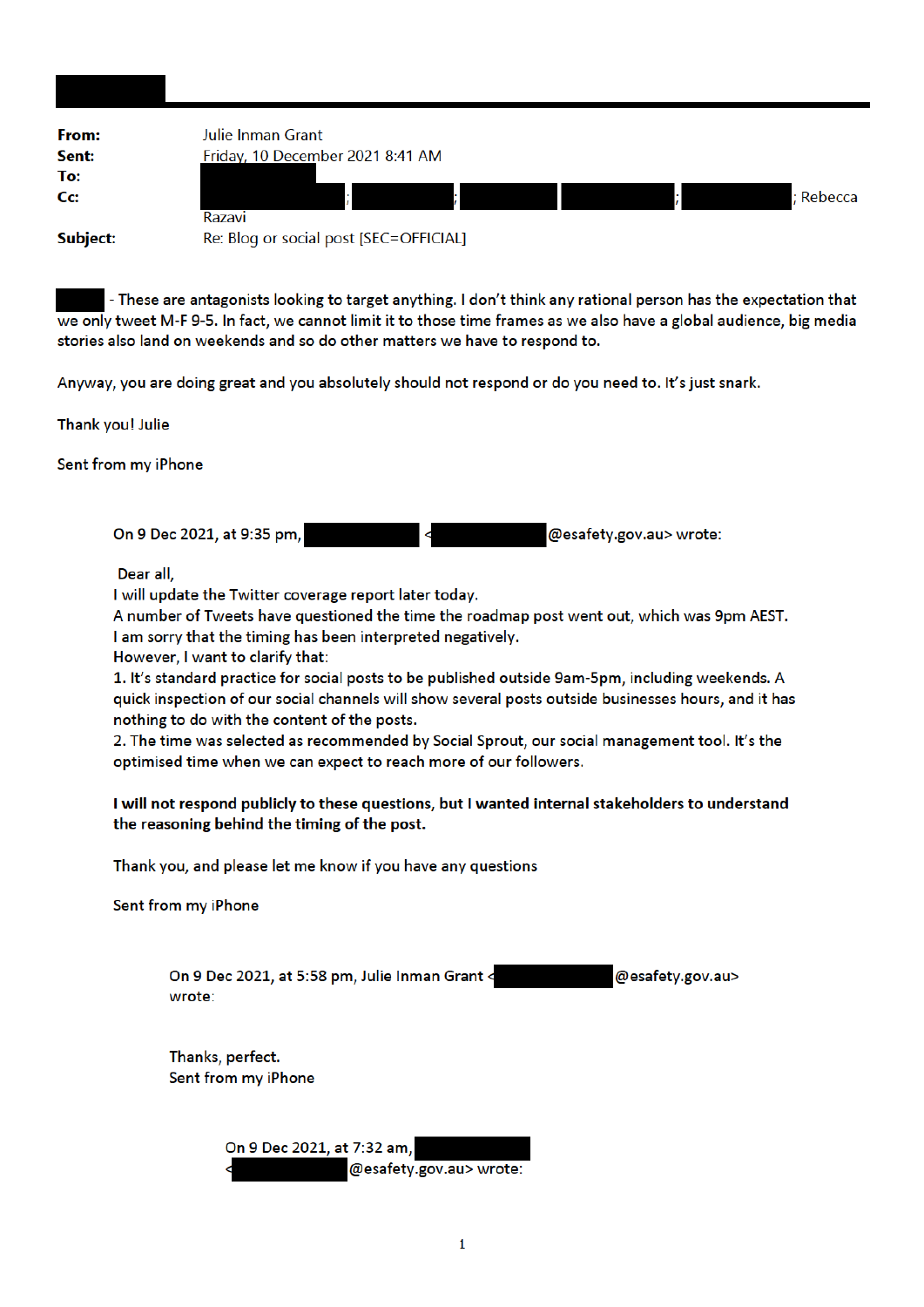Thanks Julie. This is the draft post I discussed with  $\Box$  earlier in the week. Trying to keep it very simple and factual:

*We have released a thematic analysis of the evidence and insights from the first phase of public input into an age verification roadmap for Australia: https://www.esafety.gov.au/about‐us/consultation‐ cooperation/age‐verification*



**Subject:** RE: Blog or social post [SEC=OFFICIAL]

Agree. We need to push it out so people will know its there. Static (but compelling) content doesn't get eyeballs if it isn't promoted.

| From:                                                               |                              | @eSafety.gov.au>  |  |
|---------------------------------------------------------------------|------------------------------|-------------------|--|
| Sent: Thursday, 9 December 2021 5:19 PM                             |                              |                   |  |
| To: Julie Inman Grant <                                             |                              | @eSafety.gov.au>  |  |
| Cc:                                                                 |                              | @eSafety.gov.au>; |  |
|                                                                     | @eSafety.gov.au>;            |                   |  |
|                                                                     | @eSafety.gov.au>;            |                   |  |
|                                                                     | @esafety.gov.au>;            |                   |  |
|                                                                     | @eSafety.gov.au>             |                   |  |
| $\mathbf{c}$ . It is a set of $\mathbf{c}$ is a set of $\mathbf{c}$ | <b>ALL AND LOTE OFFICIAL</b> |                   |  |

**Subject:** Blog or social post [SEC=OFFICIAL]